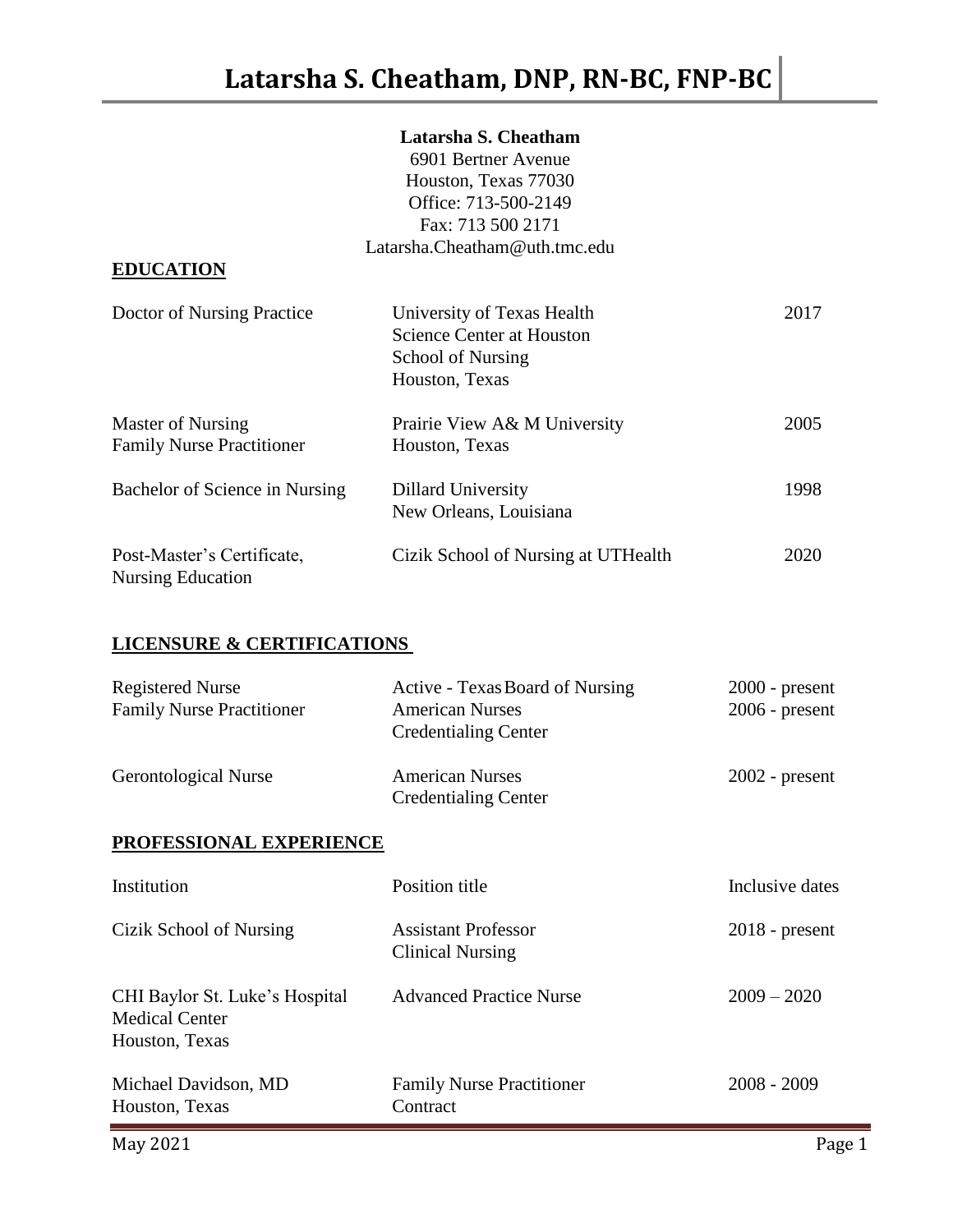| RediClinic<br>Houston, Texas                                         | <b>Family Nurse Practitioner</b><br><b>Clinic Manager</b>                     | 2008-2009     |
|----------------------------------------------------------------------|-------------------------------------------------------------------------------|---------------|
| Clyde McMorris, MD<br>Houston, Texas                                 | <b>Family Nurse Practitioner</b>                                              | 2005-2008     |
| St. Luke's Episcopal<br>Hospital<br>Houston, Texas                   | <b>Staff Nurse</b>                                                            | 2000-2005     |
| <b>Valley Medical Center</b><br>Renton, Washington                   | <b>Staff Nurse</b>                                                            | 1998-2000     |
| Methodist Hospital<br>New Orleans, Louisiana                         | <b>Staff Nurse</b>                                                            | 6/1998-8/1998 |
| <b>HONORS &amp; AWARDS</b>                                           |                                                                               |               |
| The Joanne V. Hickey DNP<br><b>Scholars Award</b>                    | The University of Texas Health Science<br>Center at Houston School of Nursing | 2017          |
| <b>Mission Award</b>                                                 | Baylor St. Luke's Medical Center<br>Houston, Texas                            | 2016          |
| Nightingale "Nurse Hero" Award                                       | Baylor St. Luke's Medical Center<br>Houston, Texas                            | 2015          |
| FNP/Dunn Scholarship                                                 | The University of Texas Health Science<br>Center at Houston School of Nursing | 2015          |
| Dean's Ward - Graduate Student                                       | Prairie View A & M University<br>College of Nursing                           | 2005          |
| Prairie View A & M University<br><b>Graduate Nursing Scholarship</b> | Prairie View A & M University<br>College of Nursing                           | 2003          |
| <b>Award for Excellence</b>                                          | St. Luke's Episcopal Hospital<br>Houston, Texas                               | 2002          |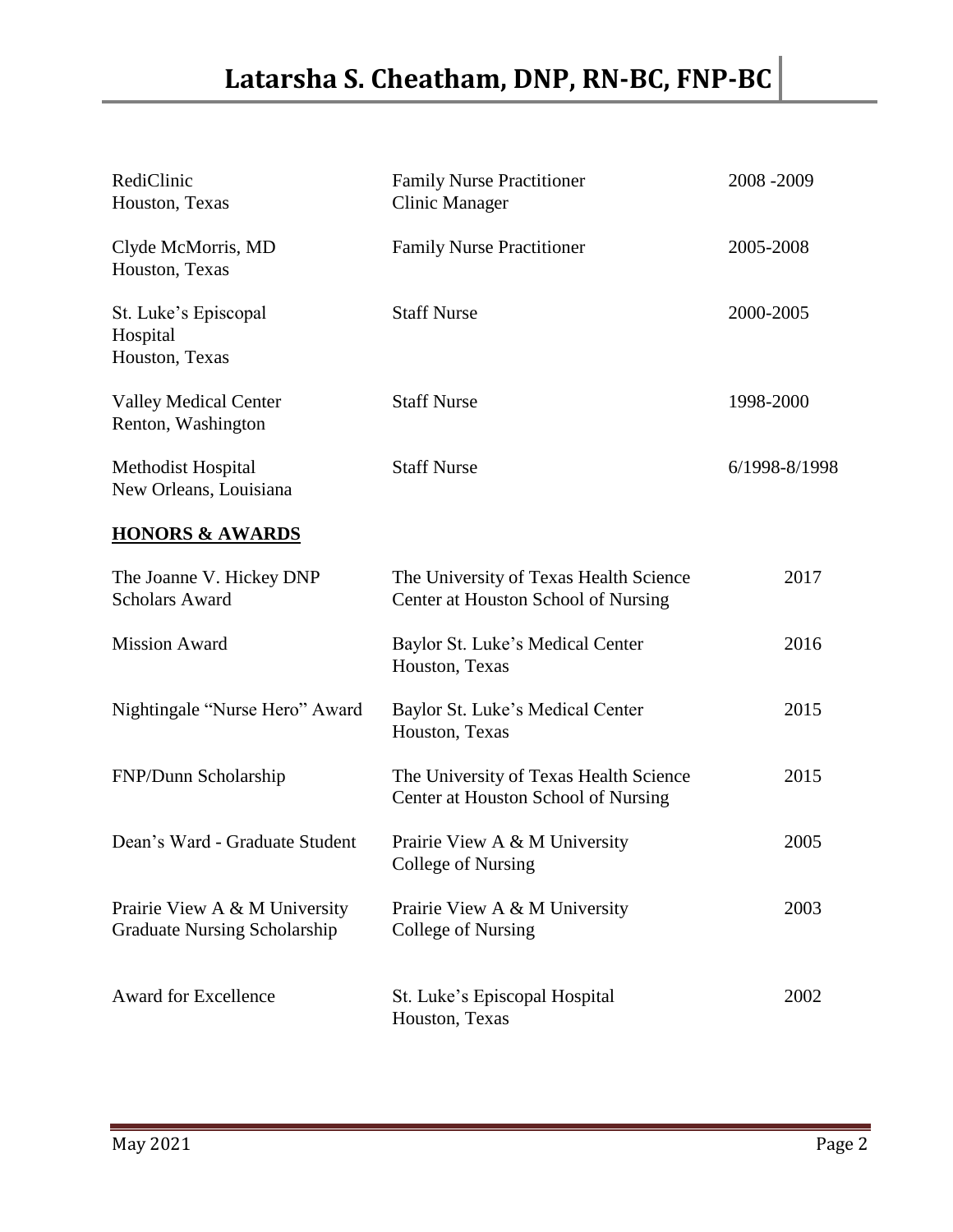## **PUBLICATIONS**

- Drake, S.A., Conway, S.H., Yang, Y., Cheatham, L.S., Wolfe, D.A., Adams, S.A., Wade, C.E., & Holcomb, J.B. (2021). When falls become fatal-Clinical care sequence. *PLOS ONE,* 16(1), Article e0244862. https://doi.org/10.1371/journal.pone.0244862
- Cole, L., Boss, L., Fowler, D., & Cheatham, L. (2020). Using leadership simulation scenarios with graduate nursing learners to support front-line nurse leader competency development. *Nurse Leader.* <https://doi.org/10.1016/j.mnl.2020.08.012>

#### **PRESENTATIONS**

#### International

Cole, L., Boss, L., Fowler, D., & Cheatham, L. (November, 2020). The Benefit of Simulation to Develop Confidence to Conduct Crucial Conversations in Graduate Nursing Leadership Learners. Association of Leadership Science in Nursing's International Conference; Podium Presenter; Conference held virtually.

Boss, L., Cole, L., Fowler, L., & Cheatham, L. (November, 2020). The Use of Peer-Facilitated Simulation for Teaching Advanced Leadership Skills in a Graduate Nursing Program: A Pilot Study. Association of Leadership Science in Nursing's International Conference; Podium Presenter; Conference held virtually.

#### National

Cole, L., Boss, L., Fowler, D., & Cheatham, L. (May, 2020). Using Leadership Simulation Scenarios with Graduate Nursing Learners to Support Front-line Nurse Leader Competency Development. National League of Nursing/Boise State Simulation Conference, Boise, ID; Podium Presenter (Conference Cancelled).

#### Regional/State

Cheatham, L.S. (October 2015). Jurisprudence and ethics for nurses, TAPAN 39<sup>th</sup> Annual State Conference; Houston, Texas. (By invitation) [CNE credit] Local

Cheatham, L.S. & Bagshaw, B. (January 2017). The nurse leadership role in facilitating the Nurse Practice Act and Texas Board of Nursing rules and regulations, CHI Baylor St. Luke's Medical Center, Houston, Texas. [CNE credit]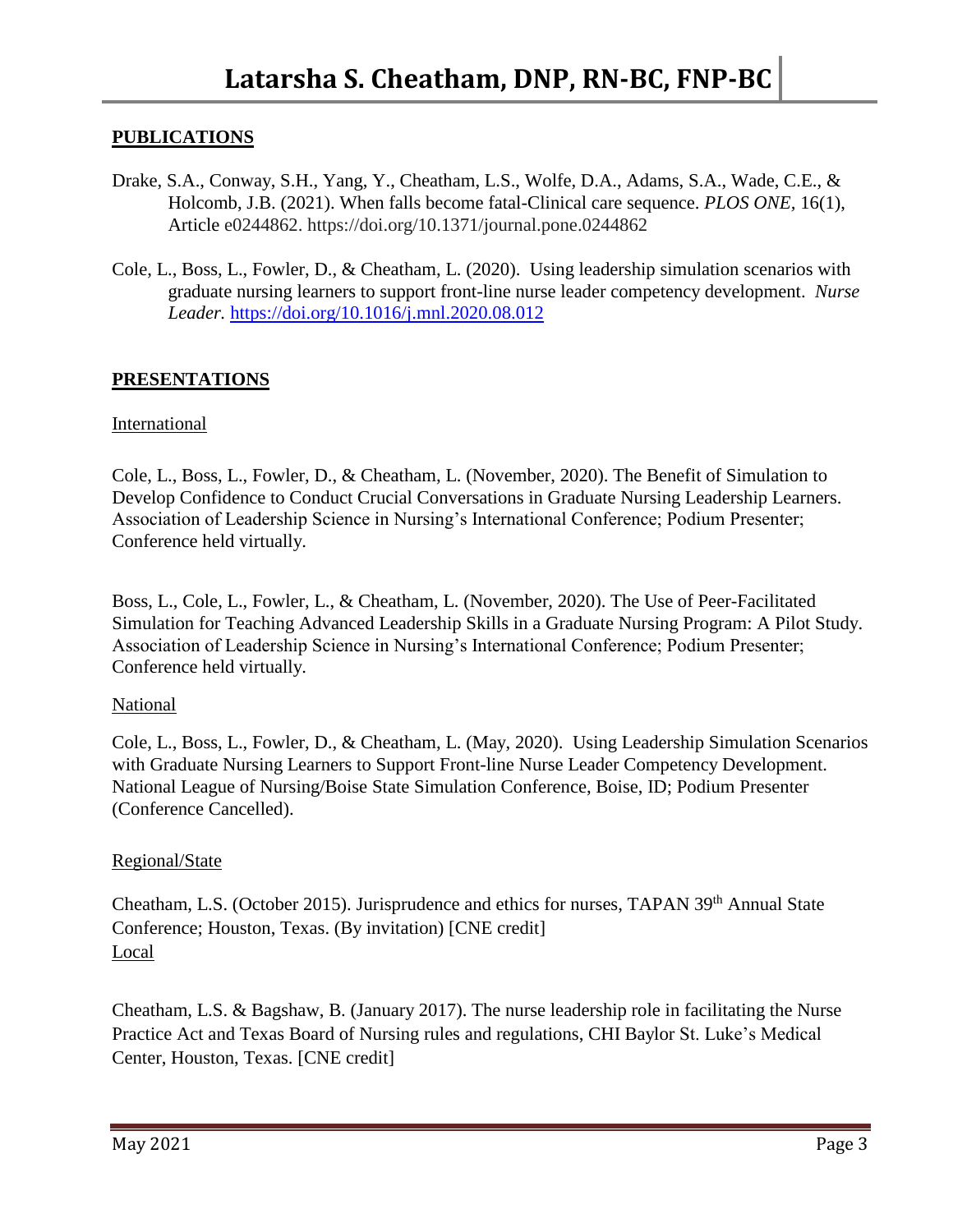Cheatham, L.S. & Bagshaw, B. (January 12, 2017). Jurisprudence and ethics for nurses, CHI The Vintage Hospital, Houston, Texas. [CNE credit]

Cheatham, L.S. & Belay, H. (April 6, 2015). Jurisprudence and ethics for nurses, CHI Baylor St. Luke's Medical Center, Houston, Texas. [CNE credit]

Cheatham, L.S. (April 6, 2015). Protect yourself, protect your patient: Know your nurse practice act, St. Luke's Episcopal Hospital, Houston, Texas.

Cheatham, L.S. (September 17, 2013). Cardiopulmonary disease: A closer look at hypertension and pneumonia in the elderly, St. Luke's Episcopal Hospital - Geriatric Workshop, Houston, Texas. [CNE credit]

Cheatham, L.S. (October 5, 2013). Get your vaccines, Pilgrim Rest Missionary Baptist Church – Community Health Fair, Houston, Texas. (By invitation)

Cheatham, L.S. (February 6, 2013). Community Acquired Pneumonia in the elderly, St. Luke's Episcopal Hospital, Houston, Texas.

Cheatham, L.S. & Ho, J. (October 20, 2012). TERCAP project, St. Luke's Episcopal Hospital, Houston, Texas.

Cheatham, L.S. (October 12, 2011). Pneumonia Core Measure, St. Luke's Episcopal Hospital, Houston, Texas.

Cheatham, L.S. (June 11, 2011). Pneumonia in the elderly population. Geriatric Symposium – St. Luke's Episcopal Hospital, Houston, Texas. [CNE credit]

### **POSTER PRESENTATIONS**

#### Local

Cheatham, L.S. (May, 2017). *An interprofessional team approach to decrease falls and fall-related injuries in hospitalized elderly.* Poster session presented at the University of Texas Health Science at Houston School of Nursing DNP Symposium, Houston, Texas.

Cheatham, L.S., Kapoor, S., Loflin, P., & Mankidy, B. (September, 2017). *Using targeted interventions to improve cardiopulmonary resuscitation metrics.* Poster session presented at Advanced Quality Improvement and Safety Program - Texas Children's Hospital, Houston, Texas.

## **PROFESSIONAL SERVICE**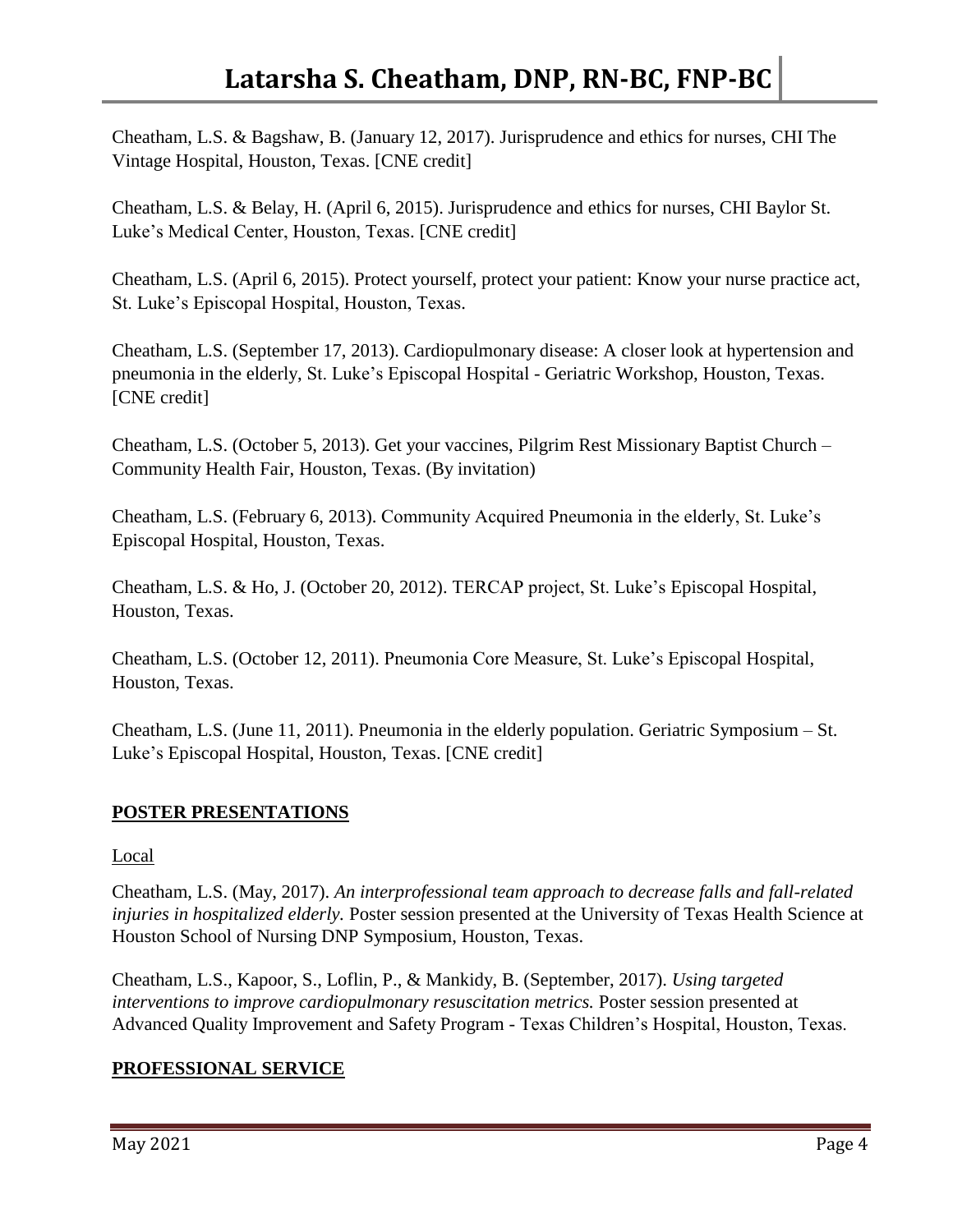# Professional Memberships

| Sigma Theta Tau International Honor<br>Society of Nursing                             | Member                                                        | $2005$ - present |  |  |
|---------------------------------------------------------------------------------------|---------------------------------------------------------------|------------------|--|--|
| <b>American Nurses Association</b>                                                    | Member                                                        | $2015$ - present |  |  |
| <b>Texas Nurses Association</b>                                                       | Member                                                        | $2015$ – present |  |  |
| <b>Texas Nurse Practitioners</b>                                                      | Member                                                        | $2019$ – present |  |  |
| <b>Houston Area Nurse Practitioners</b>                                               | Member                                                        | $2019$ – present |  |  |
| <b>INSTITUTIONAL SERVICE</b>                                                          |                                                               |                  |  |  |
| <b>Cizik School of Nursing at UT Health</b>                                           |                                                               |                  |  |  |
| Faculty Life Council (FLC)                                                            | Chair                                                         | 2020-2021        |  |  |
| Faculty Life Council (FLC)                                                            | Chair-Elect                                                   | 2019-2020        |  |  |
| Faculty Development Committee (FDC)                                                   | Member                                                        | 2019-2021        |  |  |
| Research Department's Search Committee                                                | Member                                                        | 2020             |  |  |
| <b>Faculty Policy Review Committee</b>                                                | Chair                                                         | $2020 - 2021$    |  |  |
|                                                                                       | <b>CHI St. Luke's Health Baylor St. Luke's Medical Center</b> |                  |  |  |
| Cardiopulmonary Resuscitation Committee Project Manager/Member                        |                                                               | 2017-2019        |  |  |
| <b>Advanced Practice Clinician Council</b>                                            | Co-Chair                                                      | 2017-2018        |  |  |
| Center for Antimicrobial Stewardship and Member<br>Epidemiology (CASE) Advisory Board |                                                               | 2016-2017        |  |  |
| <b>Nursing Peer Review Committee</b>                                                  | Chair                                                         | 2015-2018        |  |  |
| <b>Nursing Peer Review Committee</b>                                                  | Co-Chair                                                      | 2011-2013        |  |  |
| <b>Global Immunizations Committee</b>                                                 | Chair                                                         | 2016-2018        |  |  |
| <b>Education Operations Committee</b>                                                 | Member                                                        | 2016-2018        |  |  |
| <b>Texas Division Mortality Committee</b>                                             | Member                                                        | 2016-2018        |  |  |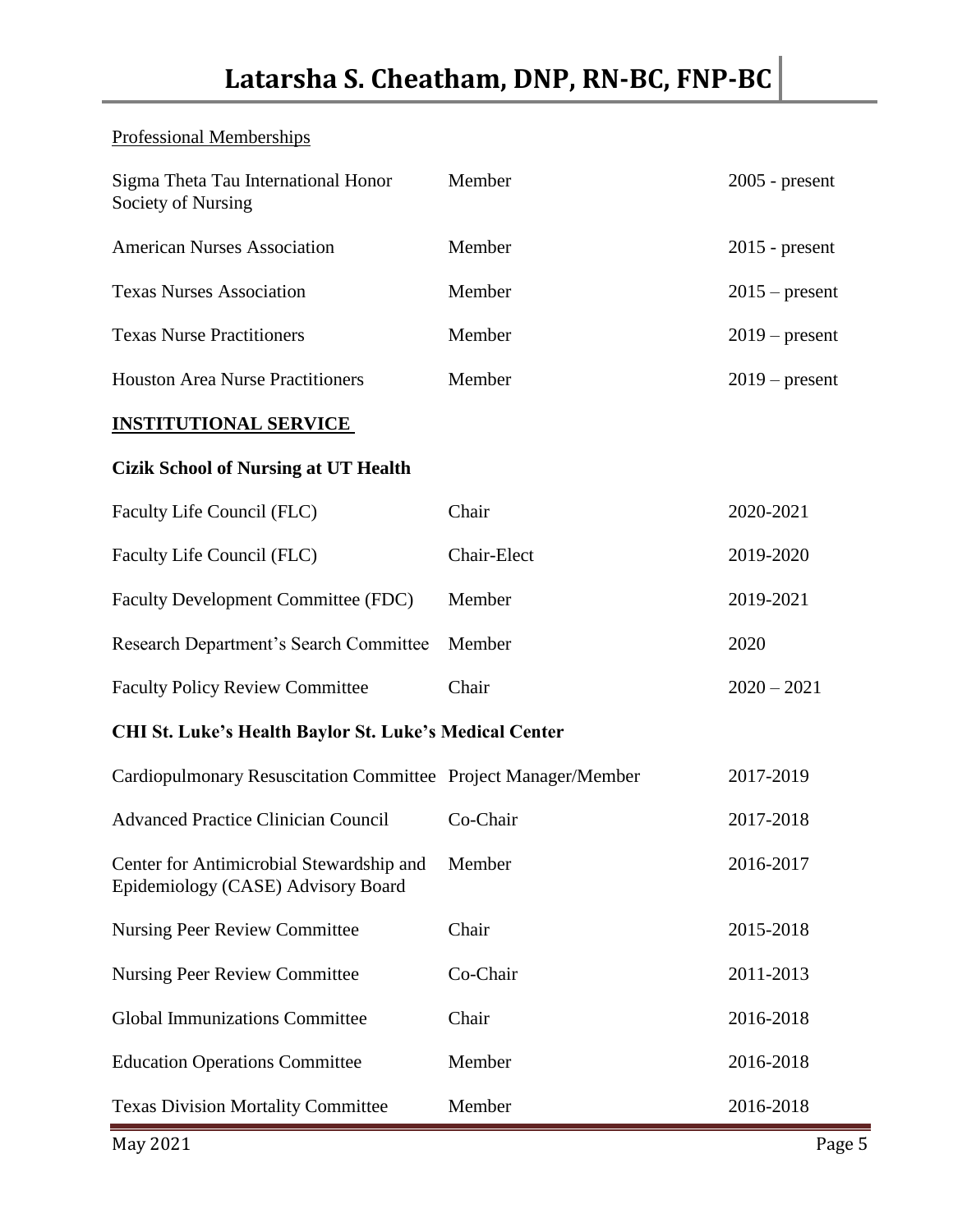| Baylor St. Luke's Medical Center<br><b>Mortality Analysis Team</b> | Member                    | 2016-2018 |
|--------------------------------------------------------------------|---------------------------|-----------|
| Sepsis Committee                                                   | Champion                  | 2016-2018 |
| Pneumonia Mortality Committee                                      | Chair                     | 2015-2018 |
| <b>Fall Management Best Practice Team</b>                          | Member                    | 2015-2018 |
| <b>Professional Development Committee</b>                          | Member                    | 2011-2014 |
| <b>APN Nursing Education Committee</b>                             | Members                   | 2012-2014 |
| <b>Community Acquired Pneumonia</b><br>Committee                   | Chair                     | 2011-2015 |
| <b>Patient Safety Sub-Committee</b>                                | Member                    | 2011-2014 |
| Geriatric Best Practice Committee                                  | Member                    | 2010-2013 |
| <b>Catastrophic Medical Operations Center</b><br>(CMOC)            | <b>APN</b> Representative | 2010-2014 |
| <b>Community Acquired Pneumonia</b><br>Committee                   | Co-Chair                  | 2010-2011 |
| <b>Advanced Practice Nurse Council</b>                             | Member                    | 2009-2014 |
| <b>Geriatric Best Practice Committee</b>                           | Unit Representative       | 2001-2002 |
| <b>Informatics Committee</b>                                       | Member                    | 2001-2003 |

## **OPTIONAL APPENDICES**

List of Project/Thesis/Dissertation Advisees

Cizik School of Nursing at UT Health, Cory R. Taylor, An evidence-based practice approach to prevent falls in an adult inpatient acute care setting, Doctorate in Nursing Practice, 2020, Advisor

Cizik School of Nursing at UT Health, Shakeithra Hodges, Emergency department throughput: Improving efficiencies in a level one trauma center with lean management strategies, Doctorate in Nursing Practice, 2020, Advisor